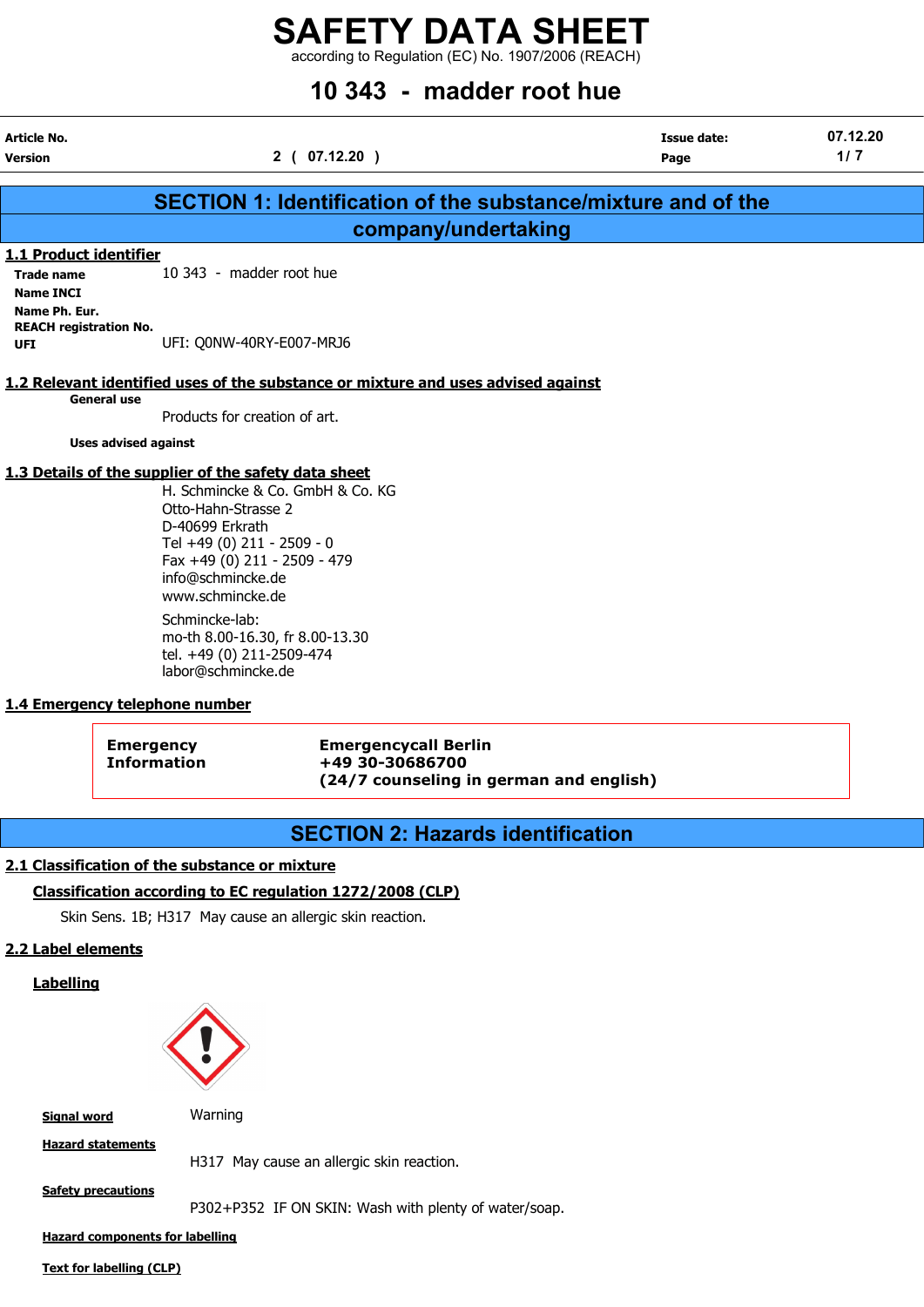according to Regulation (EC) No. 1907/2006 (REACH)

# 10 343 - madder root hue

| Article No. |          | Issue date: | 07.12.20 |
|-------------|----------|-------------|----------|
| Version     | 07.12.20 | Page        | 217      |

#### 2.3 Other hazards

SECTION 3: Composition / information on ingredients

#### 3.1 Substances

Chemical characterisation

oil pigment Dammar resin siccative essential oils

CAS-Number EINECS / ELINCS / NLP EU index number Customs tariff number REACH registration No. RTECS-no. Hazchem-Code CI-Number

#### 3.2 Mixtures

#### Substance 1

Quino[2,3-b]acridine-6,7,13,14(5H,12H)-tetrone: 2 - 4 % CAS: 1503-48-6 REACH: 01-2120099759-30 Skin Sens. 1B; H317

Additional information

## SECTION 4: First aid measures

#### 4.1 Description of first aid measures

#### General information

No special measures are required.

#### In case of inhalation

No special measures are required.

#### In case of skin contact

Wash with generous amount of water and soap. Seek medical attention if irritation persists.

#### After eye contact

In case of contact with eyes, rinse immediately with plenty of flowing water for 10 to 15 minutes holding eyelids apart. Seek medical attention if irritation persists.

#### After swallowing

## 4.2 Most important symptoms and effects, both acute and delayed

## 4.3 Indication of any immediate medical attention and special treatment needed

# SECTION 5: Firefighting measures

## 5.1 Extinguishing media

Suitable extinguishing media Product is non-combustible. Extinguishing materials should therefore be selected according to surroundings.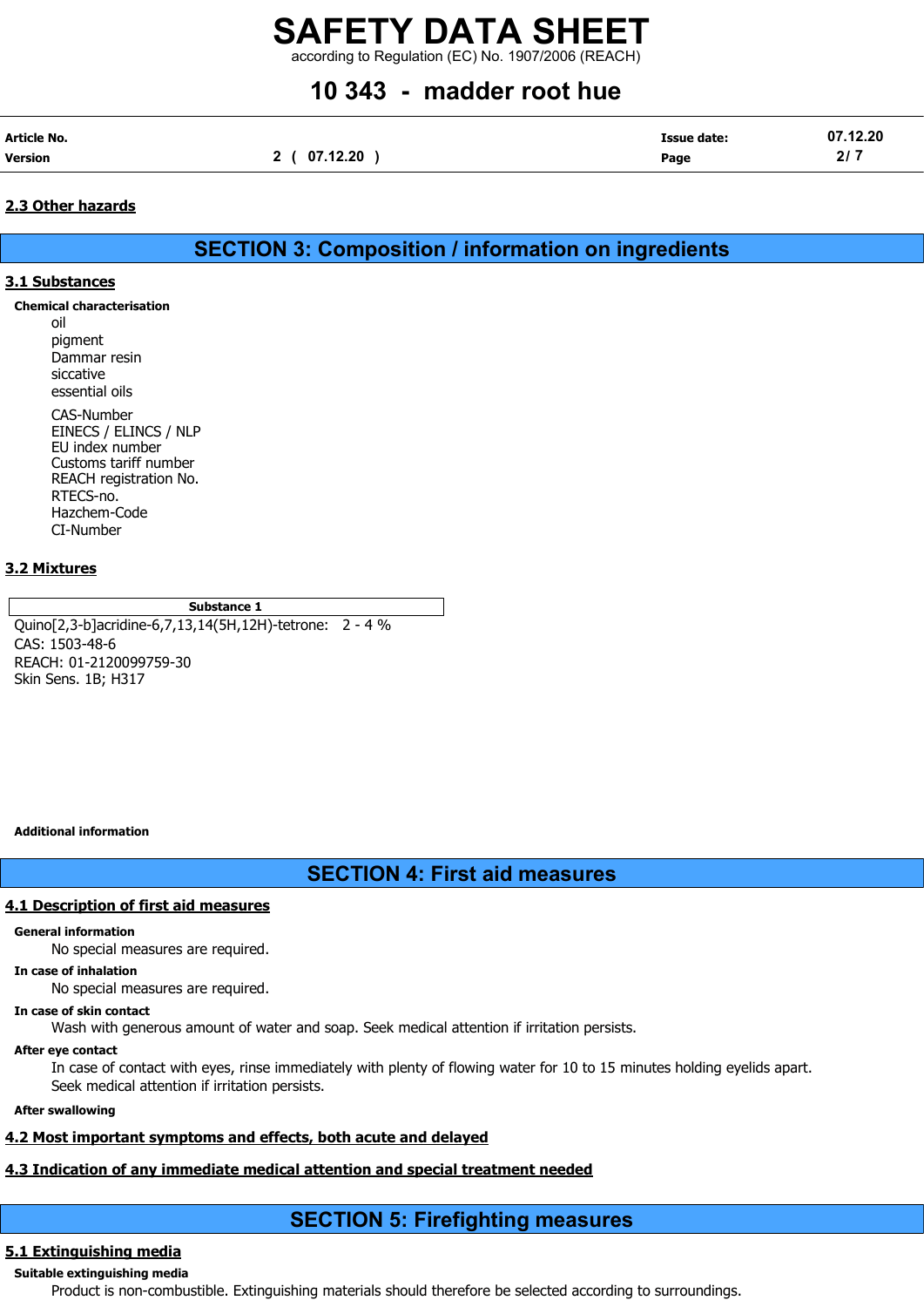according to Regulation (EC) No. 1907/2006 (REACH)

# 10 343 - madder root hue

| Article No. |              | <b>Issue date:</b> | 07.12.20        |
|-------------|--------------|--------------------|-----------------|
| Version     | 2 ( 07.12.20 | Page               | 31 <sub>1</sub> |

#### Extinguishing media which must not be used for safety reasons

#### 5.2 Special hazards arising from the substance or mixture

In case of fire may be liberated: Carbon monoxide and carbon dioxide

#### 5.3 Advice for firefighters

Special protective equipment for firefighters

Additional information

## SECTION 6: Accidental release measures

#### 6.1 Personal precautions, protective equipment and emergency procedures

Avoid contact with skin, eyes, and clothing.

#### 6.2 environmental precautions

Discharge into the environment must be avoided.

#### 6.3 Methods and material for containment and cleaning up

Methods for cleaning up

Take up mechanically. Wash spill area with plenty of water.

Additional information

#### 6.4 Reference to other sections

Dispose of waste according to applicable legislation. refer to section 13

#### SECTION 7: Handling and storage

#### 7.1 Precautions for safe handling

#### Advices on safe handling

Handle in accordance with good industrial hygiene and safety practice.

Precautions against fire and explosion

#### 7.2 Conditions for safe storage, including any incompatibilities

Requirements for storerooms and containers Keep container tightly closed.

Hints on joint storage Storage class Further details storage temperature: 10 - 30 °C

#### 7.3 Specific end use(s)

No special measures necessary if stored and handled as prescribed.

### SECTION 8: Exposure controls/personal protection

#### 8.1 Control parameters

#### 8.2 Exposure controls

#### Occupational exposure controls

Respiratory protection

With correct and proper use, and under normal conditions, breathing protection is not required.

#### Hand protection

Protect skin by using skin protective cream.

#### Eye protection

Avoid contact with eyes.

#### Body protection

Wash contaminated clothing prior to re-use.

#### General protection and hygiene measures

No special handling advices are necessary. Wash hands thoroughly after handling.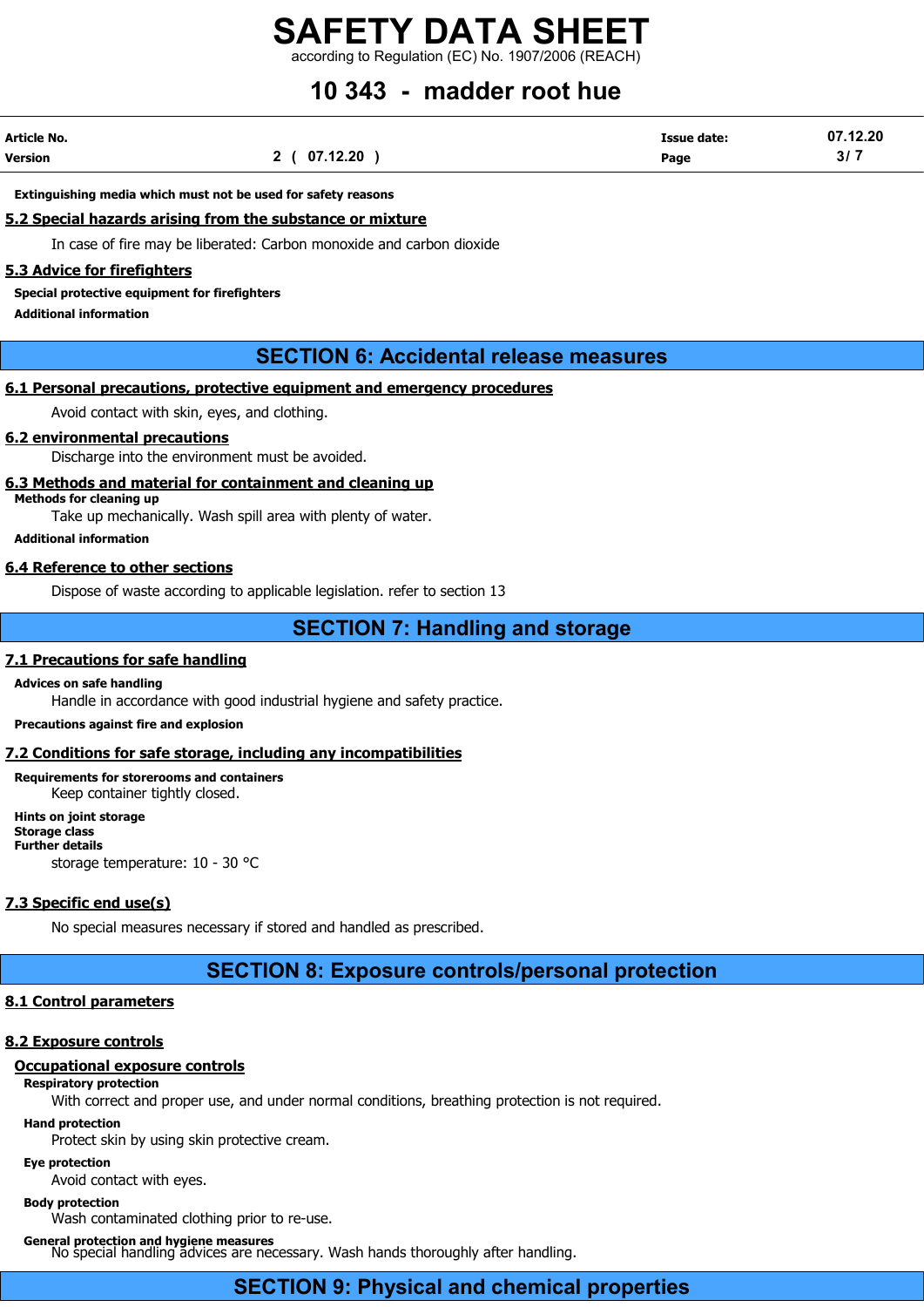according to Regulation (EC) No. 1907/2006 (REACH)

# 10 343 - madder root hue

| Article No. |              | <b>Issue date:</b> | 07.12.20 |
|-------------|--------------|--------------------|----------|
| Version     | 2 ( 07.12.20 | Page               | $41 -$   |

#### 9.1 information on basic physical and chemical properties

| Form         | pasty     |
|--------------|-----------|
| Colour       | pigmented |
| <b>Odour</b> | weak      |

|                                        | min | max         |       |
|----------------------------------------|-----|-------------|-------|
| <b>Initial boiling point and</b>       |     |             |       |
| boiling range                          |     |             |       |
| <b>Melting point/freezing point</b>    |     |             |       |
| Flash point/flash point range          |     |             |       |
| <b>Flammability</b>                    |     |             |       |
| <b>Ignition temperature</b>            |     |             |       |
| <b>Auto-ignition temperature</b>       |     |             |       |
| <b>Explosion limits</b>                |     |             |       |
| <b>Refraction index</b>                |     |             |       |
| PH                                     |     |             |       |
| <b>Viscosity</b>                       |     |             |       |
| <b>Viscosity</b>                       |     |             |       |
| Vapour pressure                        |     |             |       |
| <b>Density</b>                         |     | $1,6 - 3,1$ | 20 °C |
|                                        |     | g/ml        |       |
| Partition coefficient: n-octanol/water |     |             |       |
|                                        |     |             |       |

Danger of explosion

#### 9.2 Other information

## SECTION 10: Stability and reactivity

#### 10.1 Reactivity

The product is stable under storage at normal ambient temperatures.

#### 10.2 Chemical stability

No known hazardous decomposition products.

#### 10.3 Possibility of hazardous reactions

#### 10.4 Conditions to avoid

frost and heat

#### 10.5 Incompatible materials

10.6 Hazardous decomposition products

SECTION 11: Toxicological information

#### 11.1 Information on toxicological effects

Acute toxicity In case of inhalation No data available After swallowing No data available In case of skin contact No data available After eye contact No data available

#### Practical experience

#### General remarks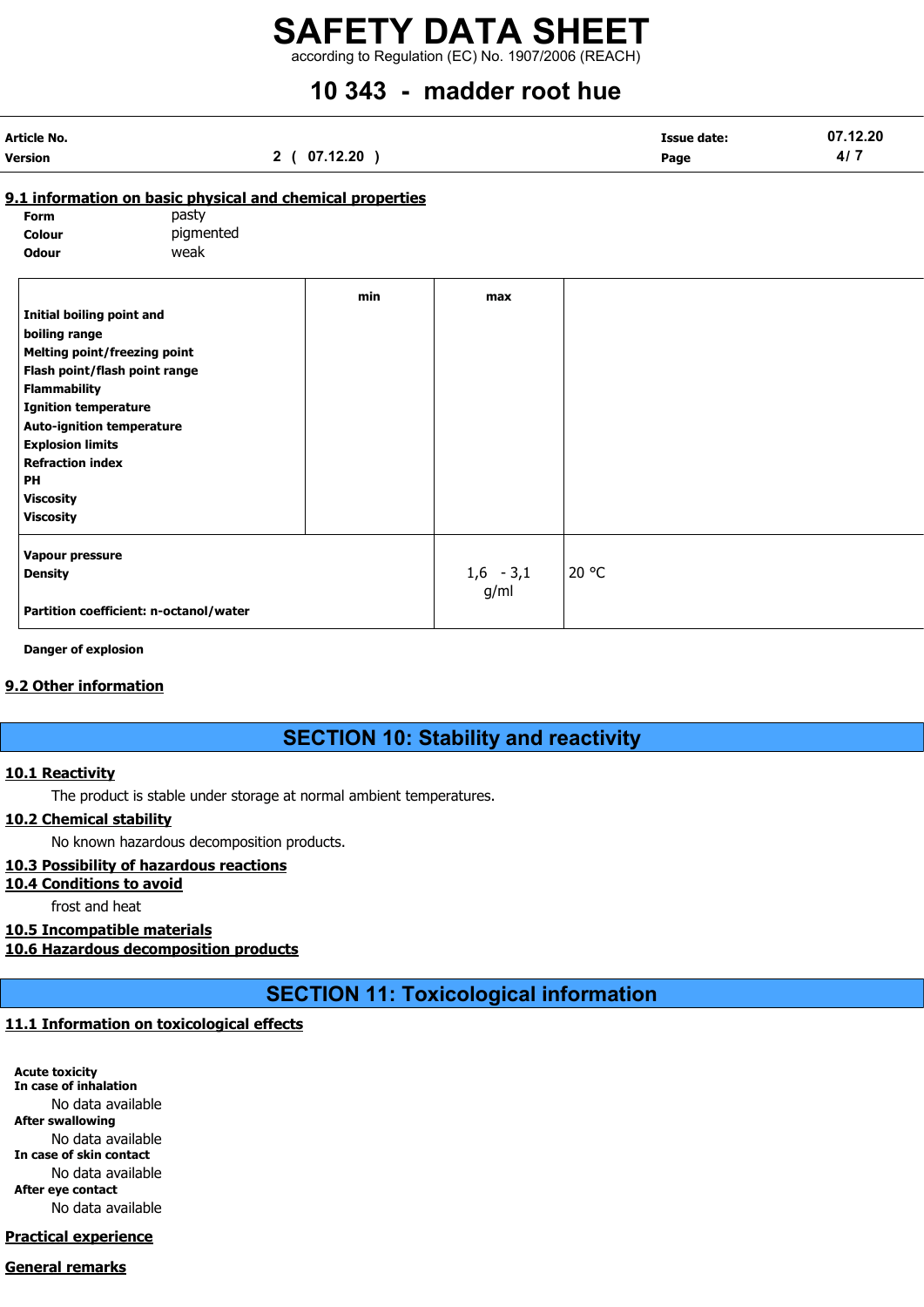according to Regulation (EC) No. 1907/2006 (REACH)

# 10 343 - madder root hue

| Article No. |              | <b>Issue date:</b> | 07.12.20 |
|-------------|--------------|--------------------|----------|
| Version     | 2 ( 07.12.20 | Page               | 5/7      |

# SECTION 12: Ecological information

#### 12.1 Toxicity

Aquatic toxicity Water Hazard Class 1 WGK catalog number General information

#### 12.2 Persistence and degradability

Further details Product is partially biodegradable. Oxygen demand

#### 12.3 Bioaccumulative potential

Bioconcentration factor (BCF) Partition coefficient: n-octanol/water

#### 12.4 Mobility in soil

No data available

#### 12.5 Results of PBT and vPvB assessment

No data available

#### 12.6 Other adverse effects

General information

# SECTION 13: Disposal considerations

#### 13.1 Waste treatment methods

#### **Product**

Waste key number 080112 080112 waste paint and varnish other than those mentioned in 080111 Recommendation

#### Contaminated packaging

#### Waste key number

Recommendation

Non-contaminated packages may be recycled. Handle contaminated packages in the same way as the substance itself.

## Additional information

SECTION 14: Transport information

## 14.1 UN number

### 14.2 UN proper shipping name

ADR, ADN No dangerous good in sense of these transport regulations. IMDG, IATA

# 14.3 Transport hazard class(es)

ADR, ADN IMDG IATA

## 14.4 Packing group

# 14.5 Environmental hazards

Marine Pollutant - IMDG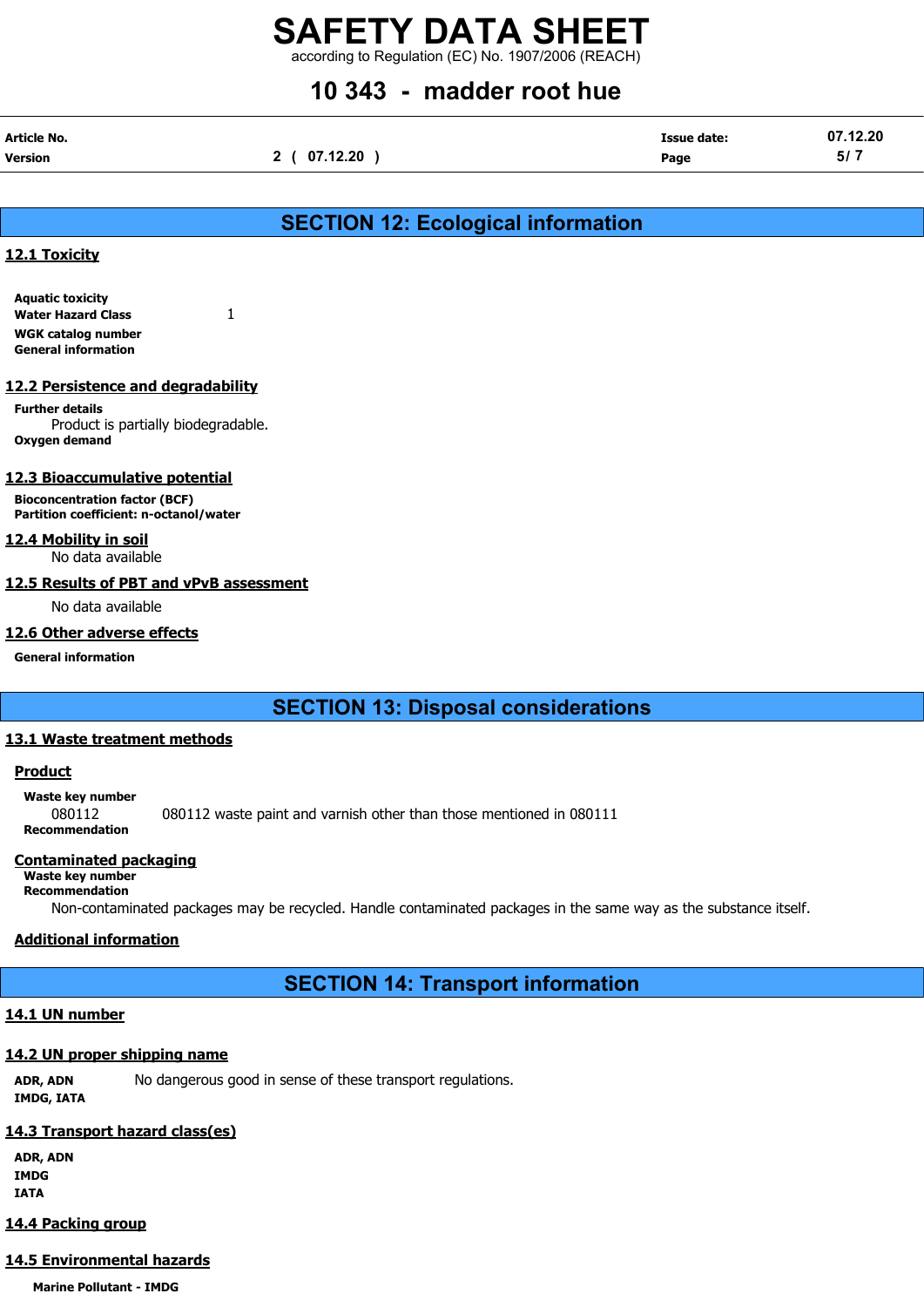# SAFETY DATA SHEET according to Regulation (EC) No. 1907/2006 (REACH)

# 10 343 - madder root hue

| Article No. |              | <b>Issue date:</b> | 07.12.20 |
|-------------|--------------|--------------------|----------|
| Version     | 2 ( 07.12.20 | Page               | 6/7      |

Marine Pollutant - ADN

#### 14.6 Special precautions for user

#### Land transport (ADR/RID)

Code: ADR/RID Kemmler-number Hazard label ADR Limited quantities Contaminated packaging: Instructions Contaminated packaging: Special provisions Special provisions for packing together Portable tanks: Instructions Portable tanks: Special provisions Tank coding Tunnel restriction Remarks EQ Special provisions

#### Sea transport (IMDG)

EmS

Special provisions Limited quantities Contaminated packaging: Instructions Contaminated packaging: Special provisions IBC: Instructions IBC: Provisions Tank instructions IMO Tank instructions UN Tank instructions Special provisions Stowage and segregation Properties and observations Remarks EQ

#### Air transport (IATA-DGR)

| Hazard                      |
|-----------------------------|
| Passenger                   |
| Passenger LQ                |
| Cargo                       |
| ERG                         |
| Remarks                     |
| EQ                          |
| <b>Special Provisioning</b> |

### 14.7 Transport in bulk according to Annex II of MARPOL 73/78 and the IBC Code

No data available

# SECTION 15: Regulatory information

#### 15.1 Safety, health and environmental regulations/legislation specific for the substance or mixture

#### National regulations

#### **Europe**

Contents of VOC [%] Contents of VOC [g/L] Further regulations, limitations and legal requirements